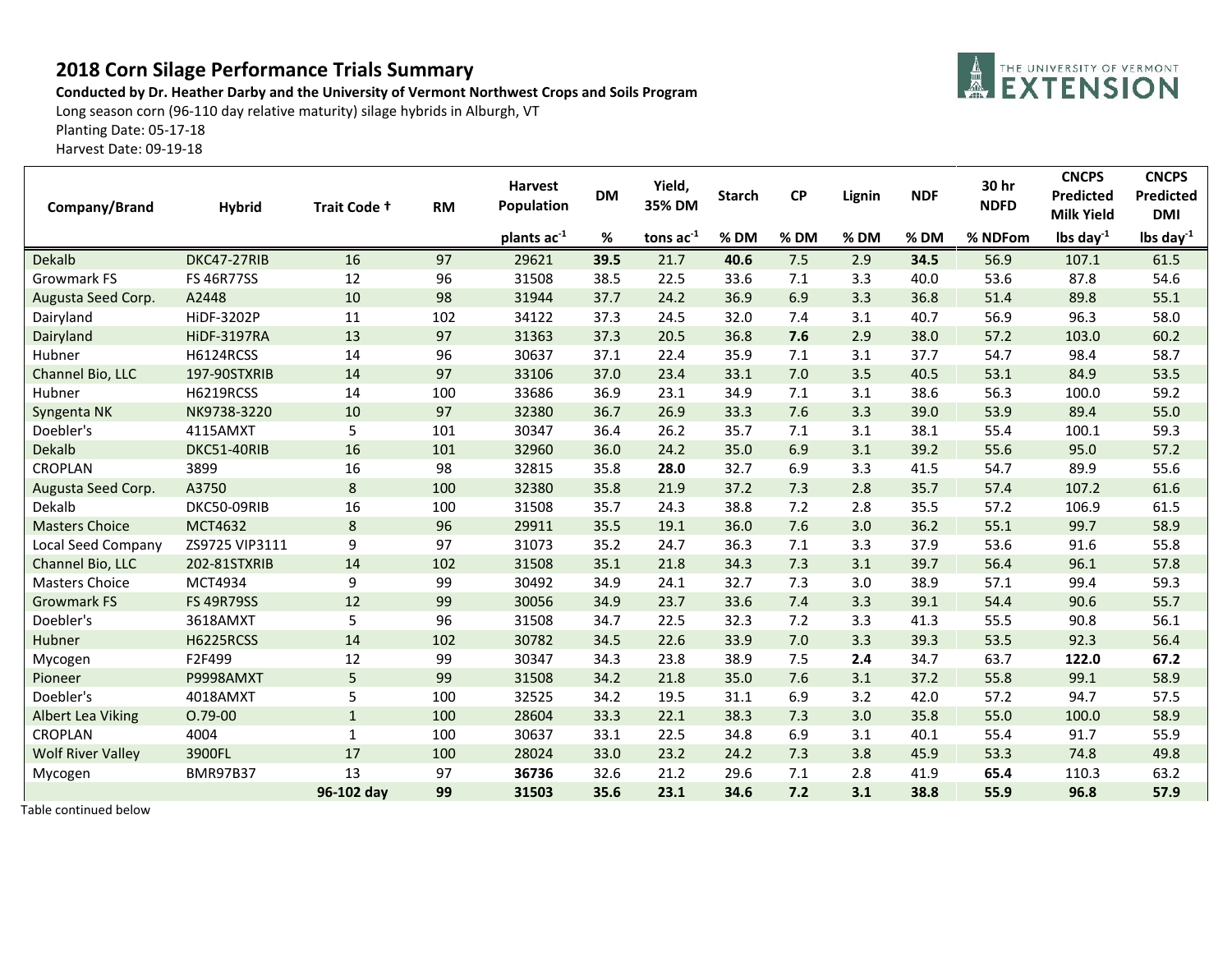| Company/Brand                                                     | <b>Hybrid</b>           | Trait Code +        | <b>RM</b> | <b>Harvest</b><br>Population | <b>DM</b> | Yield,<br>35% DM | <b>Starch</b> | CP        | Lignin | <b>NDF</b> | 30 hr<br><b>NDFD</b> | <b>CNCPS</b><br>Predicted<br><b>Milk</b><br>Yield | <b>CNCPS</b><br>Predicted<br><b>DMI</b> |
|-------------------------------------------------------------------|-------------------------|---------------------|-----------|------------------------------|-----------|------------------|---------------|-----------|--------|------------|----------------------|---------------------------------------------------|-----------------------------------------|
|                                                                   |                         |                     |           | plants ac-1                  | %         | tons $ac^{-1}$   | % DM          | $%$ DM    | $%$ DM | % DM       | % NDFom              | lbs day $^{-1}$                                   | lbs day $^{-1}$                         |
| Channel                                                           | 210-98STXRIB            | 14                  | 110       | 30637                        | 30.8      | 27.2             | 31.6          | $7.1$     | 3.3    | 41.7       | 55.0                 | 88.9                                              | 55.1                                    |
| <b>Masters Choice</b>                                             | MCT5790                 | $\mathbf{1}$        | 107       | 28750                        | 31.6      | 22.5             | 31.2          | 7.7       | 2.9    | 39.7       | 59.3                 | 101.5                                             | 60.0                                    |
| <b>Growmark FS</b>                                                | FS 55R25SS <sup>3</sup> | 12                  | 105       | 31073                        | 32.1      | 24.3             | 30.0          | 7.5       | 3.3    | 40.8       | 55.0                 | 92.2                                              | 56.8                                    |
| Doebler's                                                         | 5018AM                  | 3                   | 110       | 32234                        | 32.2      | 26.2             | 32.3          | 7.3       | 3.2    | 39.8       | 56.2                 | 97.0                                              | 58.3                                    |
| Doebler's                                                         | 4717AMX                 | $\overline{4}$      | 107       | 29330                        | 32.8      | 22.2             | 35.9          | 7.5       | 2.9    | 36.7       | 57.6                 | 105.3                                             | 60.9                                    |
| CROPLAN                                                           | 4549                    | $\mathbf{1}$        | 105       | 32234                        | 32.9      | 21.1             | 35.1          | 7.3       | 3.0    | 37.9       | 57.5                 | 99.6                                              | 58.8                                    |
| Doebler's                                                         | 4318AMXT                | 5                   | 103       | 30782                        | 33.0      | 22.4             | 33.0          | 7.2       | 3.2    | 39.3       | 54.8                 | 94.2                                              | 57.1                                    |
| Albert Lea Viking                                                 | 0.48-08GS               | $\mathbf{1}$        | 108       | 32960                        | 33.1      | 23.7             | 34.9          | 7.6       | 3.1    | 38.6       | 55.6                 | 95.5                                              | 57.5                                    |
| Seedway                                                           | <b>SW6614RR</b>         | $\overline{2}$      | 109       | 32815                        | 33.1      | 20.2             | 33.3          | 7.0       | 3.5    | 40.6       | 52.4                 | 85.8                                              | 53.8                                    |
| Dekalb                                                            | DKC54-40RIB             | 16                  | 104       | 31363                        | 33.3      | 22.1             | 32.0          | 6.9       | 3.4    | 40.9       | 53.6                 | 88.0                                              | 54.7                                    |
| Channel                                                           | 209-15STXRIB            | 14                  | 109       | 33396                        | 33.4      | 27.7             | 37.0          | 7.5       | 3.1    | 37.0       | 54.7                 | 94.6                                              | 56.7                                    |
| Dyna-Gro                                                          | D49VC70                 | 15                  | 109       | 30492                        | 33.4      | 22.3             | 34.0          | 7.6       | 2.9    | 37.5       | 58.0                 | 101.0                                             | 59.3                                    |
| Hubner                                                            | <b>H6257RCSS</b>        | 14                  | 105       | 30928                        | 33.5      | 21.7             | 31.9          | 7.4       | 2.9    | 38.9       | 58.4                 | 101.4                                             | 59.7                                    |
| Channel                                                           | 203-01STXRIB            | 14                  | 103       | 30202                        | 33.8      | 20.8             | 32.7          | 7.1       | 3.1    | 40.6       | 57.3                 | 96.7                                              | 58.4                                    |
| Pioneer                                                           | P0789AMXT               | 5                   | 107       | 31073                        | 33.8      | 21.2             | 34.6          | 7.5       | 3.4    | 39.0       | 53.0                 | 89.5                                              | 55.2                                    |
| Dekalb                                                            | DKC57-75RIB             | 14                  | 107       | 32670                        | 33.9      | 23.9             | 33.0          | 7.0       | 3.3    | 40.6       | 55.2                 | 91.6                                              | 56.2                                    |
| Pioneer                                                           | P0414AM                 | $\overline{3}$      | 104       | 31654                        | 34.0      | 24.6             | 36.9          | 7.3       | 2.9    | 36.9       | 57.1                 | 103.6                                             | 60.3                                    |
| <b>Masters Choice</b>                                             | <b>MCT5371</b>          | 6                   | 103       | 31363                        | 34.3      | 22.6             | 31.6          | 7.0       | 3.2    | 40.1       | 55.8                 | 92.0                                              | 56.1                                    |
| Dekalb                                                            | DKC59-07RIB             | 14                  | 109       | 30782                        | 34.4      | 26.1             | 35.0          | 7.0       | 3.2    | 37.8       | 54.2                 | 92.8                                              | 56.1                                    |
| Channel                                                           | 206-11STXRIB            | 14                  | 106       | 32815                        | 35.5      | 24.7             | 34.9          | 7.3       | 3.0    | 38.4       | 57.4                 | 98.0                                              | 58.3                                    |
| Seedway                                                           | SW5440GENSS             | 14                  | 105       | 30782                        | 35.5      | 22.5             | 32.5          | 7.1       | 3.4    | 40.6       | 53.0                 | 87.3                                              | 54.5                                    |
| Seedway                                                           | SW5554GT                | 6                   | 105       | 28314                        | 35.6      | 25.1             | 36.8          | 7.0       | 2.8    | 37.4       | 57.4                 | 103.8                                             | 60.5                                    |
| <b>Albert Lea Viking</b>                                          | O.51-04GS               | $\mathbf{1}$        | 104       | 29766                        | 35.7      | 21.1             | 34.7          | 6.6       | 3.1    | 39.1       | 55.1                 | 94.9                                              | 57.0                                    |
| Growmark FS                                                       | <b>FS 53R85SS</b>       | 12                  | 103       | 31073                        | 35.8      | 24.2             | 35.1          | 7.0       | 3.2    | 38.3       | 55.5                 | 97.8                                              | 58.3                                    |
| Channel                                                           | 207-90STXRIB            | 14                  | 107       | 30928                        | 36.1      | 24.2             | 34.9          | 7.6       | 3.2    | 38.9       | 55.7                 | 92.9                                              | 56.4                                    |
| Syngenta NK                                                       | NK0968-3000GT           | $\overline{7}$      | 109       | 32380                        | 36.7      | 24.0             | 32.3          | 7.1       | 3.2    | 41.0       | 57.1                 | 95.0                                              | 57.4                                    |
| <b>Local Seed Company</b>                                         | LC0488 SSXRIB           | 14                  | 104       | 31218                        | 38.9      | 25.6             | 34.1          | 6.8       | 3.1    | 39.5       | 55.6                 | 95.0                                              | 57.4                                    |
|                                                                   |                         | 103-110 day         | 106       | 31186                        | 34.1      | 23.5             | 33.8          | 7.2       | 3.1    | 39.2       | 55.8                 | 95.4                                              | 57.4                                    |
|                                                                   |                         |                     |           |                              |           |                  |               |           |        |            |                      |                                                   |                                         |
|                                                                   |                         | LSD (0.10)          | N/A       | <b>NS</b>                    | 2.9       | <b>NS</b>        | 4.8           | <b>NS</b> | 0.3    | 3.9        | 3.0                  | 12.0                                              | 4.4                                     |
|                                                                   |                         | <b>Overall Mean</b> | 103       | 31347                        | 34.8      | 23.3             | 34.2          | 7.2       | 3.1    | 39.0       | 55.9                 | 96.1                                              | 57.7                                    |
| Values in <b>bold</b> indicate the top performer for that measure |                         |                     |           |                              |           |                  |               |           |        |            |                      |                                                   |                                         |

NS = Not significant

N/A = Not applicable; statistical analysis not performed on the parameter

|                   | KEY                                                                                                                |
|-------------------|--------------------------------------------------------------------------------------------------------------------|
| RM:               | Relative maturity                                                                                                  |
| DM:               | Dry matter content                                                                                                 |
| CP:               | Crude protein                                                                                                      |
| NDF:              | Neutral detergent fiber content                                                                                    |
| 30 hr NDFD:       | Digestible NDF after 30 hrs                                                                                        |
|                   | <b>CNCPS Milk Yield:</b> Daily milk yield predicted using the Cornell Net Carbohydrate and Protein System software |
| <b>CNCPS DMI:</b> | Daily dry matter intake predicted using the Cornell Net Carbohydrate and Protein System software                   |